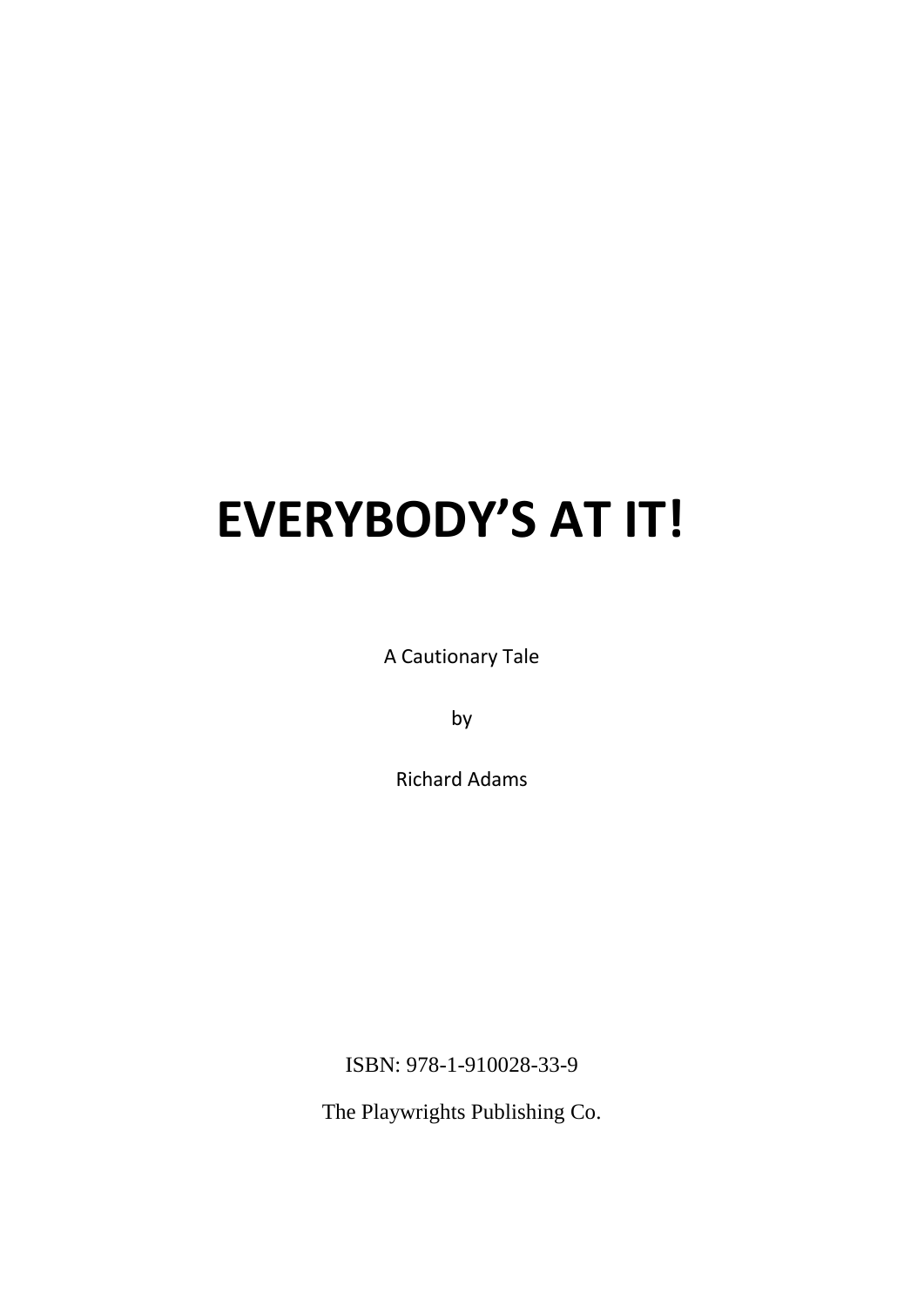Performances or readings of this play may not legally take place before an audience without a licence obtainable on application to:

> The Playwrights Publishing Co., 70 Nottingham Road, Burton Joyce, Nottingham, U.K., [44] (0)1159-313356 playwrightspublishingco@yahoo.com

To avoid possible disappointment, application should be made in writing, as early as possible, stating: -

- (i) Name and address of applicant
- (ii) Name and address of Society;
- (iii) Name and address of theatre or hall where performance(s) would be held;
- (iv) Times and dates of performances.

A fee will be charged for this licence which must be paid prior to the first performance otherwise the licence is automatically cancelled and the performance becomes illegal.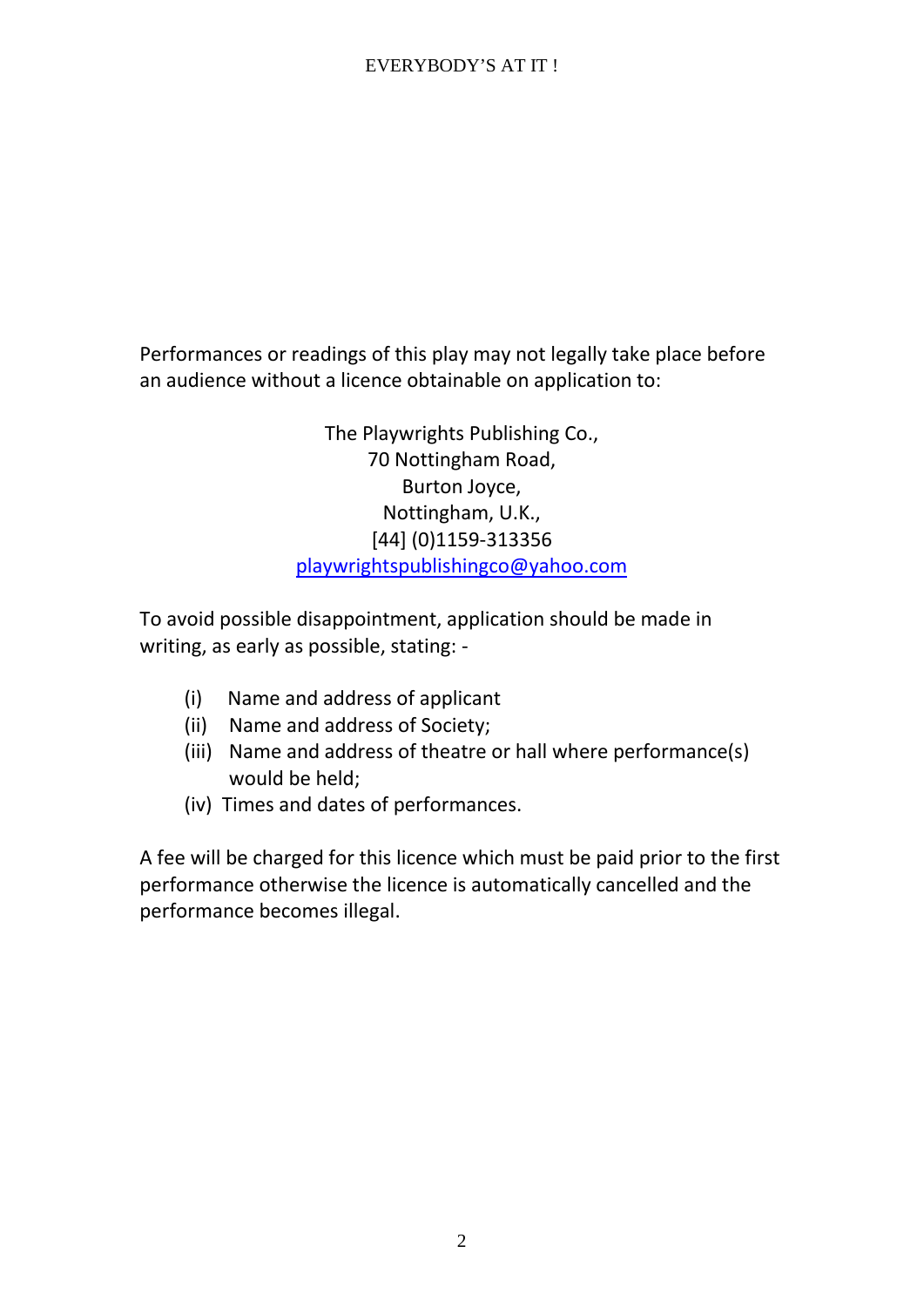# **Cast – in order of appearance**

Horace Dooley - CEO Dooley's Desserts

- Doris Palmer Horace's secretary
- Boris Norris Quality controller

Maurice Forbes - Horace's Accountant

Clarice Harris - The Cleaner

Rosie Lee - Canteen supervisor

Melanie Parker - Horace's girlfriend

Angela Bentley - Acting Detective Chief Inspector

Henry Sykes - Acting Detective Sergeant

Dominic Gilbert - An Accountancy Consultant

Norma Grapes – Acting Health and Safety Inspector

Mrs Parker - Melanie's mother

Freddie (Frederika) – Acting Forensic Pathologist

*(If desired these thirteen characters can be played by ten actors: the actors playing Doris, Maurice and Rosie doubling as Mrs Parker, Henry, and Freddie)*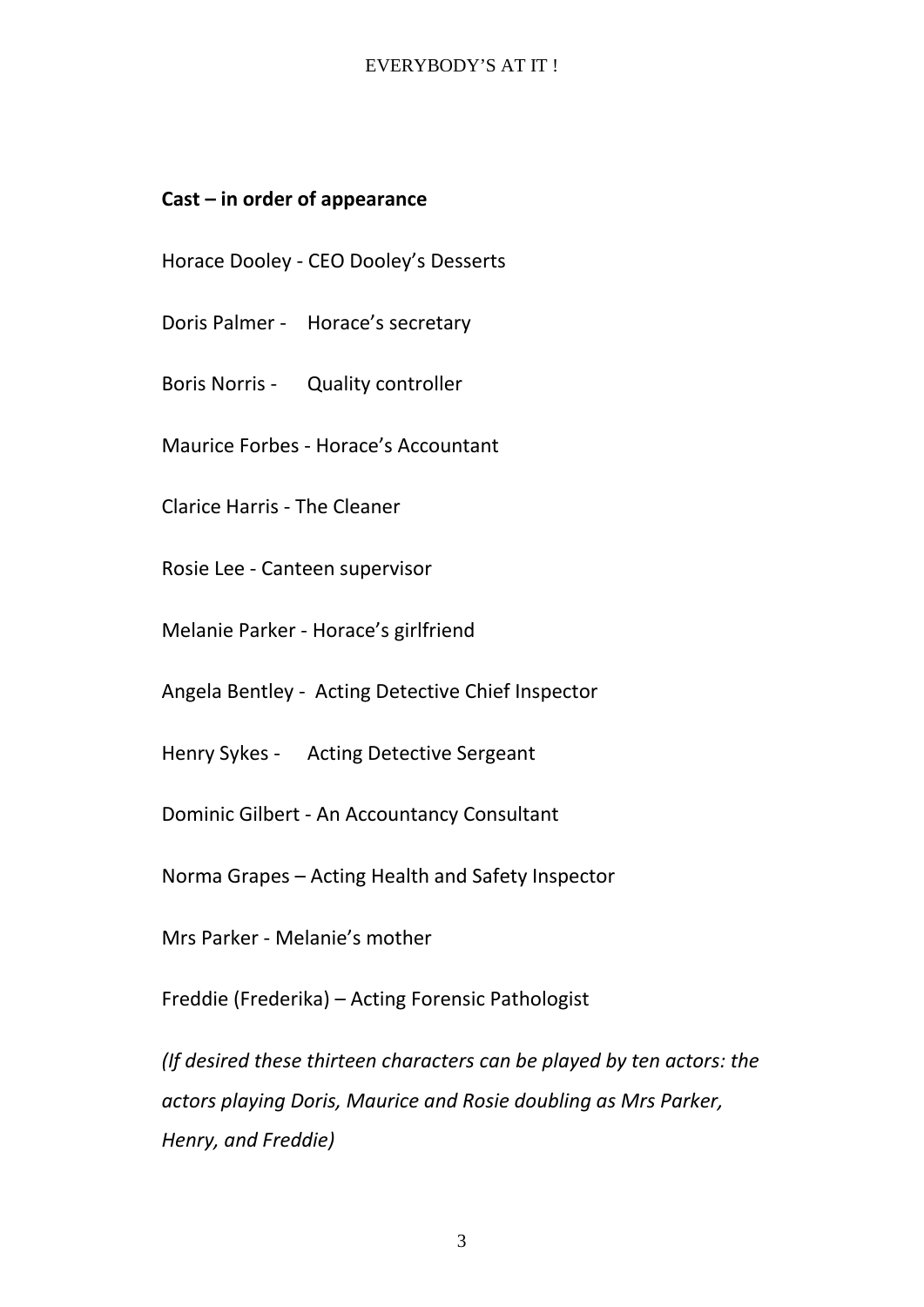**(The setting requires two spaces:**

**1. The top floor windowless office of Dooley's Desserts. There is one entrance door, and another door to a walkin stationery cupboard. There are the usual filing cabinets, chests of drawers, wall cupboards and side tables.**

**2. An area which serves as a section of the Works Canteen. It may be further indicated by screens wheeled on and off by Rosie at the beginning and end of Scene 2. It will require two tables with two chairs at each. These may already be in place as part of the office furniture or brought on by the actors. Transition from the office to the canteen may also be effected by lighting cross fades)**

4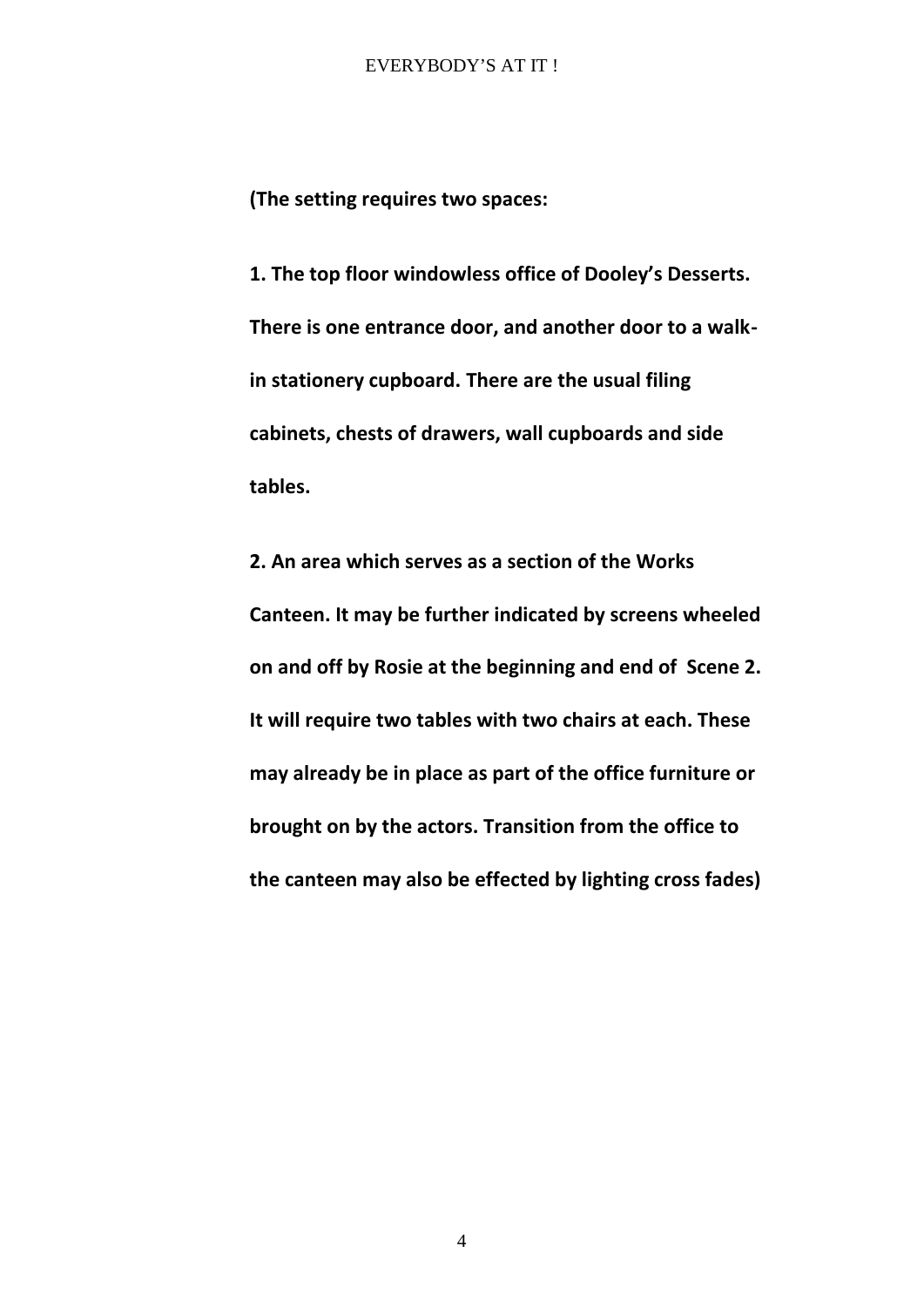# **Scene One**

**Friday afternoon. Dooley's Office**

**(The CEO Horace Dooley is seated at his desk. He appears to be examining some papers, but in reality he is reading the Beano).**

**(FX: His phone rings).**

**(He picks up the receiver and yells into the mouthpiece).**

**Horace:** Not now. I'm busy. **(slams the phone down, returns to the Beano, chortling.)**

**(FX:The phone rings again. Horace answers it).**

**Horace:** What?....Problem? What problem?......... No. I'm not coming down. I'm the boss. You come up …I know its three flights of stairs. It means I can work undisturbed, and it's good exercise. If there's a problem, *you* come up and tell me about it. On the other hand, *you* could sort the problem out yourself. It's what I pay you for……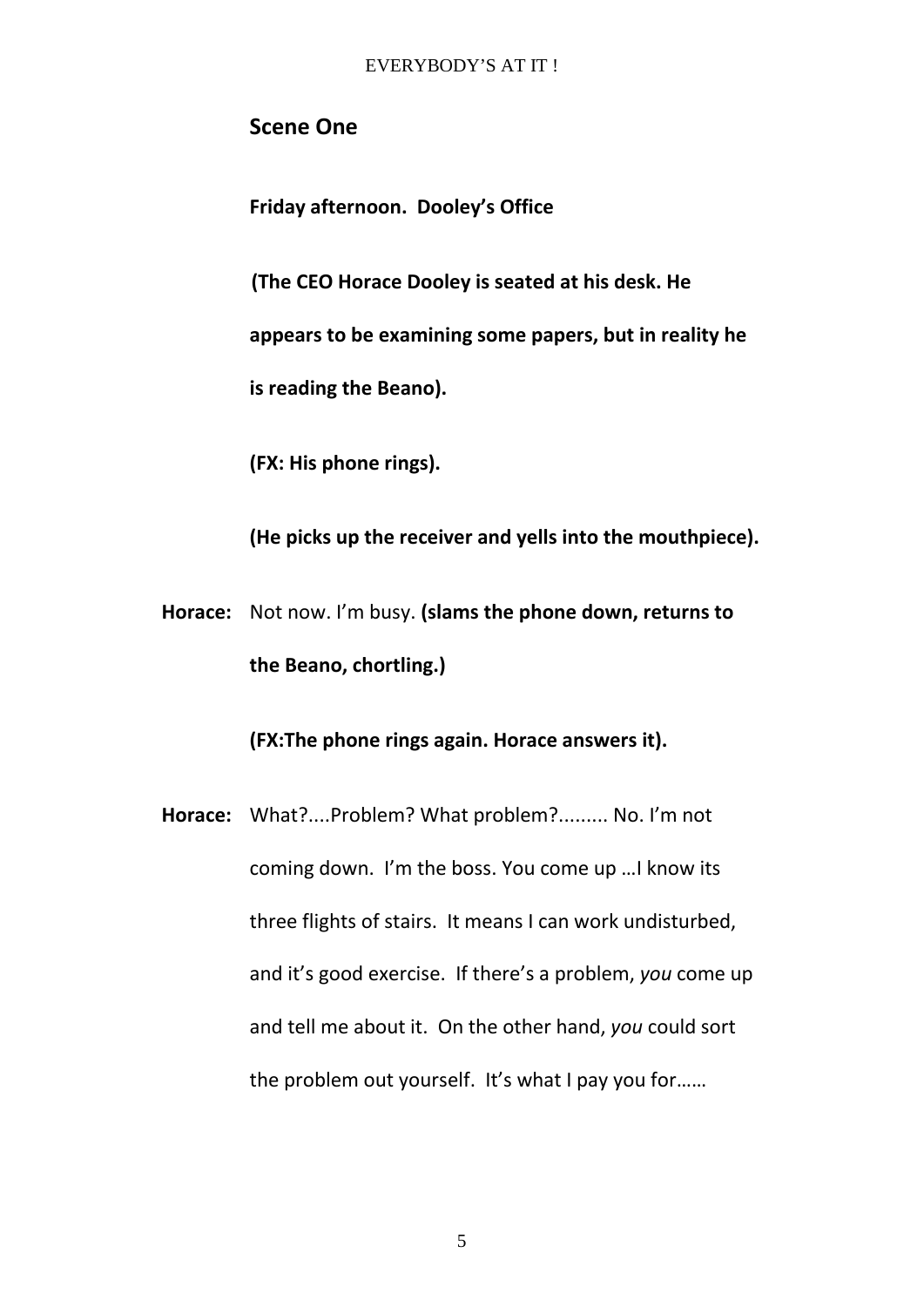Something I should see? …. What do you mean *taste*? …. Not *another* batch! Well, bring it up, then. Bring it up!

**(Slams down the phone and returns to his Beano. There is a knock at the door but he is too engrossed to notice. His secretary, Doris Palmer, enters with a sheaf of letters. She waits patiently at his desk and finally raps on the desk with her knuckles).**

- **Horace:** Come in.
- **Doris:** I'm already in. **(She puts the letters on the desk)**
- **Horace:** You should have knocked before entering. I might have been busy.
- **Doris:** Very unlikely. You sit there reading the Beano. The workers do the work, and you rake in the money.
- **Horace:** Don't be impertinent. I could give you the sack.
- **Doris:** No you couldn't. I know too much. You *could* give me a pay rise to keep my mouth shut.
- **Horace:** That's blackmail.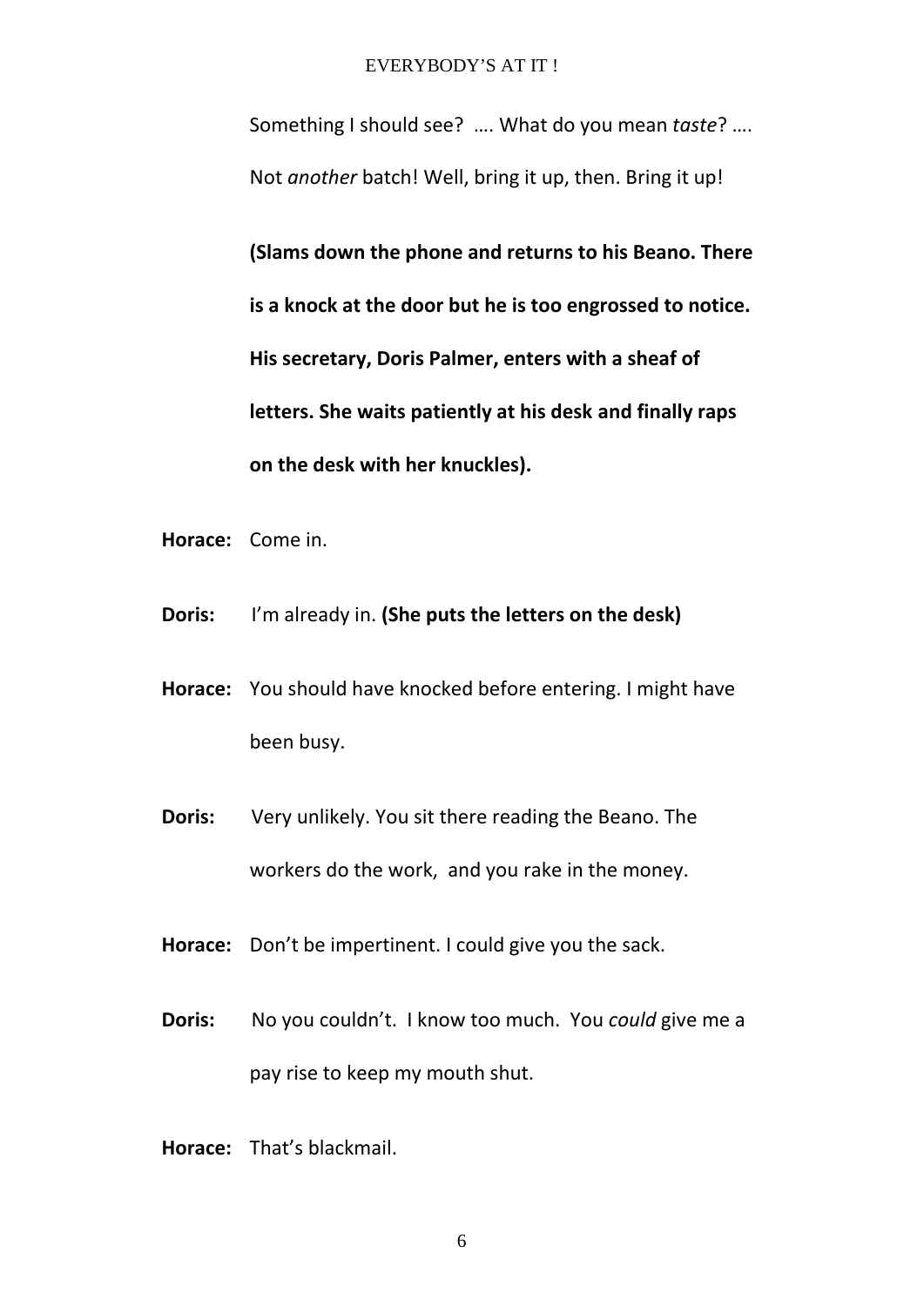- **Doris:** You could give me a cheque for a thousand pounds instead.
- **Horace:** That wouldn't look good in the accounts.
- **Doris:** Exactly. A pay rise it is then. Shall we say fifty?
- **Horace:** Fifty a month?
- **Doris:** A week would be better.
- **Horace: (giving in***)* Oh … talk to Maurice.
- **Doris:** I *can* talk to Maurice, but he'll need your signature.
- **Horace:** OH … Yeee….ees. All right. Ask him to come up.

# **(Doris picks up the phone on Horace's desk, presses some buttons, waits a moment and then speaks to Maurice).**

- **Doris:** Ah…Maurice?...Doris… I'm with Horace. He'd like you to pop up …Now! **(to Horace**) He's on his way. **(replaces the phone).**
	- **Horace:** What would you do if I didn't pay up, or if I gave you the sack?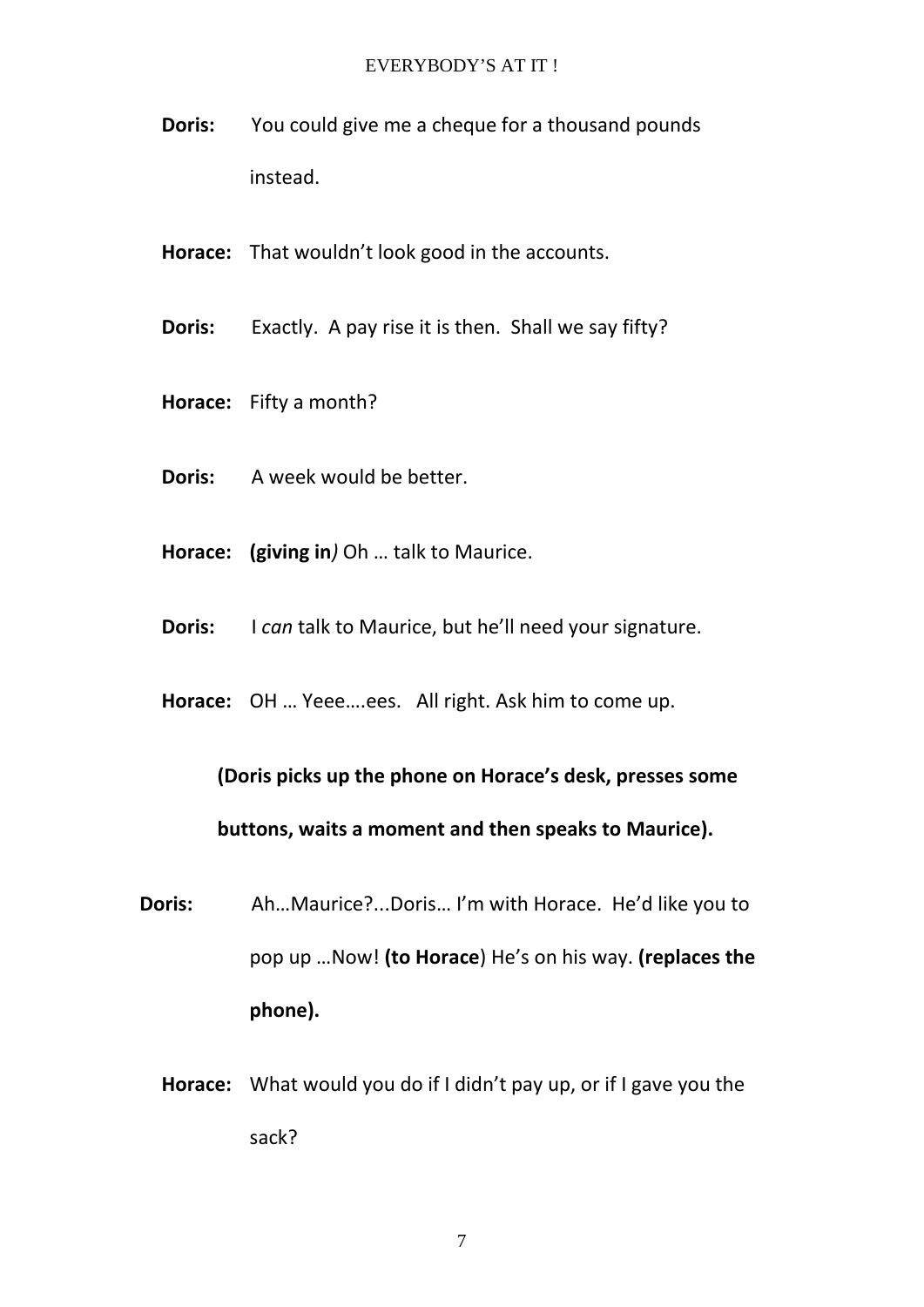- **Doris:** I'd go straight to the police.
- **Horace:** They'd do you for blackmail, you know.
- **Doris:** And they'd do *you* for fraud. Is that what you want?
- **Horace:** I suppose not. We'll keep this just between the two of us then.
- **Doris:** And Margaret.
- **Horace:** Margaret! You can't tell Margaret. She'll think we're having an affair.
- **Doris:** Oh, I thought we were. Have you given me the sack in that department?
- **Horace:** Of course not. You know I'd be lost without you.
- **Doris:** Secretarially, yes. I'm not so sure about the other. Anyway, one way or another you're in a bit of a pickle, aren't you? Fraud, adultery, blackmail, and a business on the verge of collapse…..
- **Horace:** Who told you that?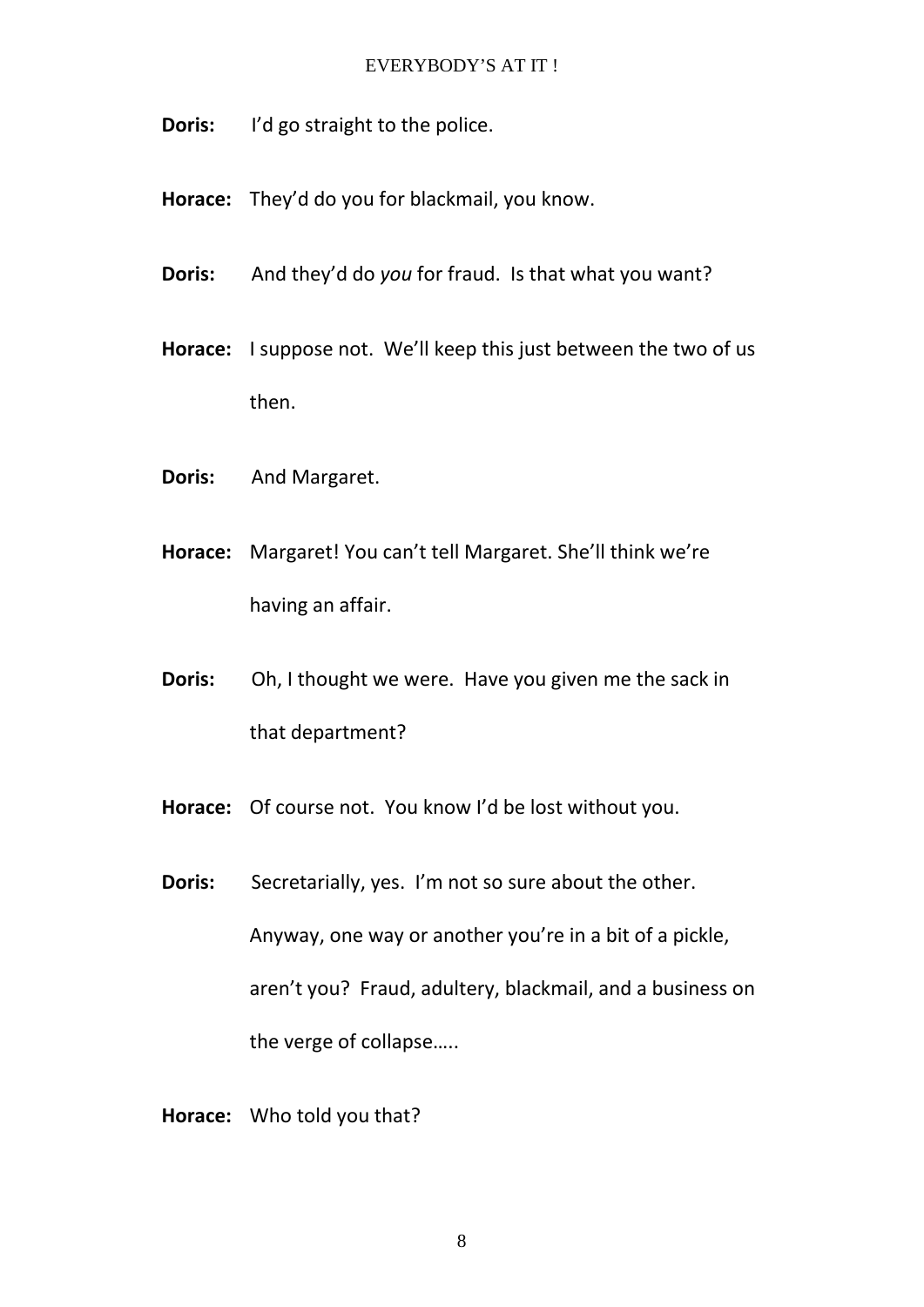**Doris:** I'm your personal secretary, Horace. I write letters for you, I read the post and answer the phone. *Your* information is *my* information. How did you get where you are when you're so dim?

- **Horace:** Irresistible charm.
- **Doris:** If you say so, Horace, if you say so.

# **(FX: The phone rings. Doris answers it).**

- **Doris:** Dooley's Desserts; Doris Palmer speaking. How may I help you? …. I'm not sure if I can find Mr Dooley at the moment. Can I get him to ring you back? ….. What name is it? …. M**iss** Parker…thank you … and the number? **(She makes a note on a pad)** ….. Thank you, Miss Parker**:** I'll get him to call you as soon as he's free. **(replaces the phone, turns to Horace)***.* Who's Miss **Parker**? I hope she's not another victim of your irresistible charms.
- **Horace: (lying through his teeth)** No, no , no, no, no … potential client … could be a big order. Actually, I think I should go and see her**. (he gets up in a hurry and heads for the**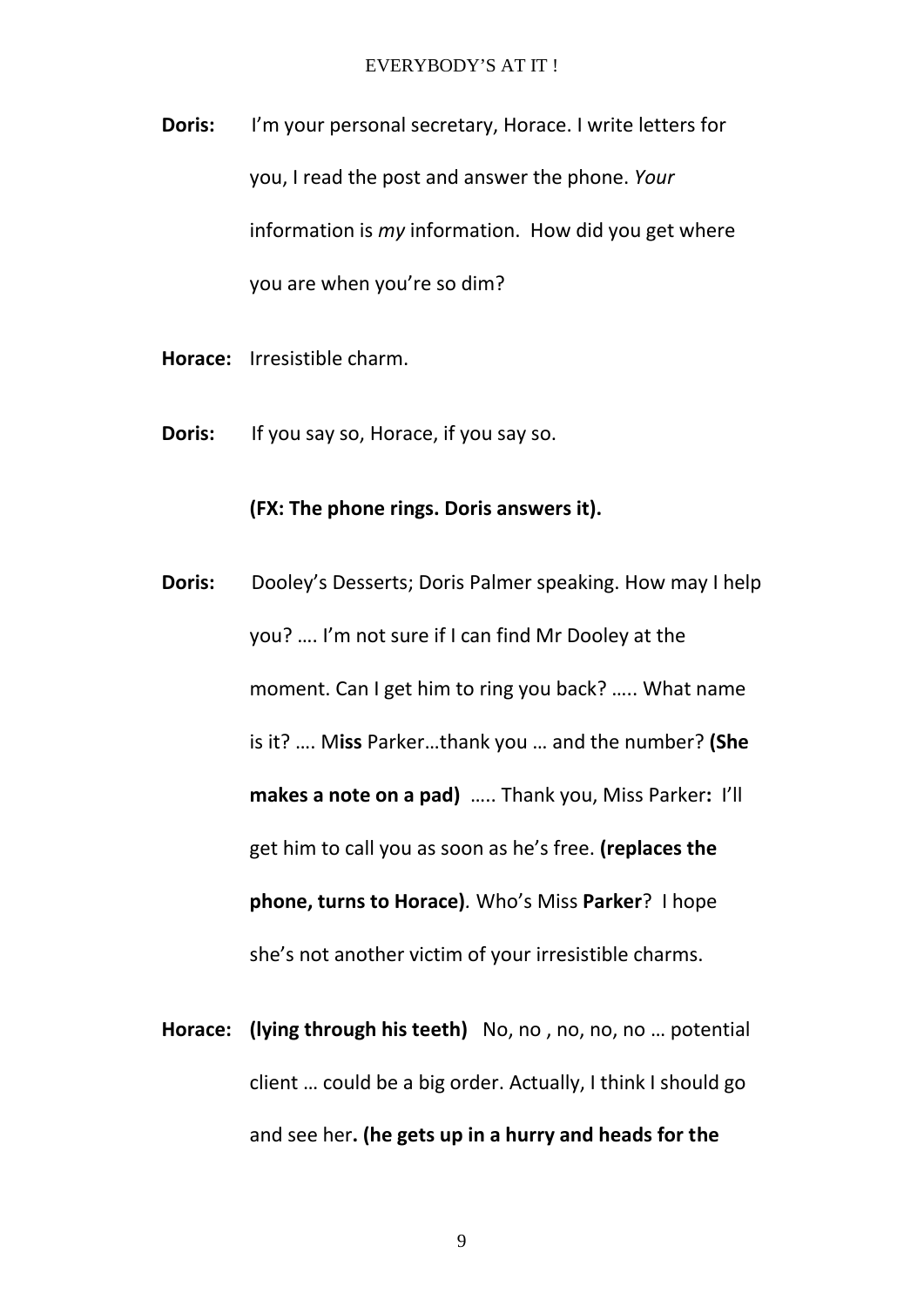**door)***.* No time like the present, strike while the iron's hot. *(Exits)*

**Doris: (calling after him)** What about Maurice?

**Doris flaps her arms in despair and sits in Horace's Chair, picks up the Beano and begins to turn the pages.**

**Doris:** Just a big kid really. How did he get to be where he is? And why did I fall for his dubious charms?

**(A knock at the door).**

**Doris:** Come in **Maurice**.

**The door opens. It is not Maurice. It is Norris – an ancient doddery old man, wheezing from having come up three flights of stairs. It is a mystery how he still comes to be employed when he is clearly well beyond retirement age. He is a carrying a large yoghurt pot. He looks at Doris with bewilderment. Doris looks at him with equal bewilderment. At last Doris speaks…**

**Doris:** You're not Maurice.

10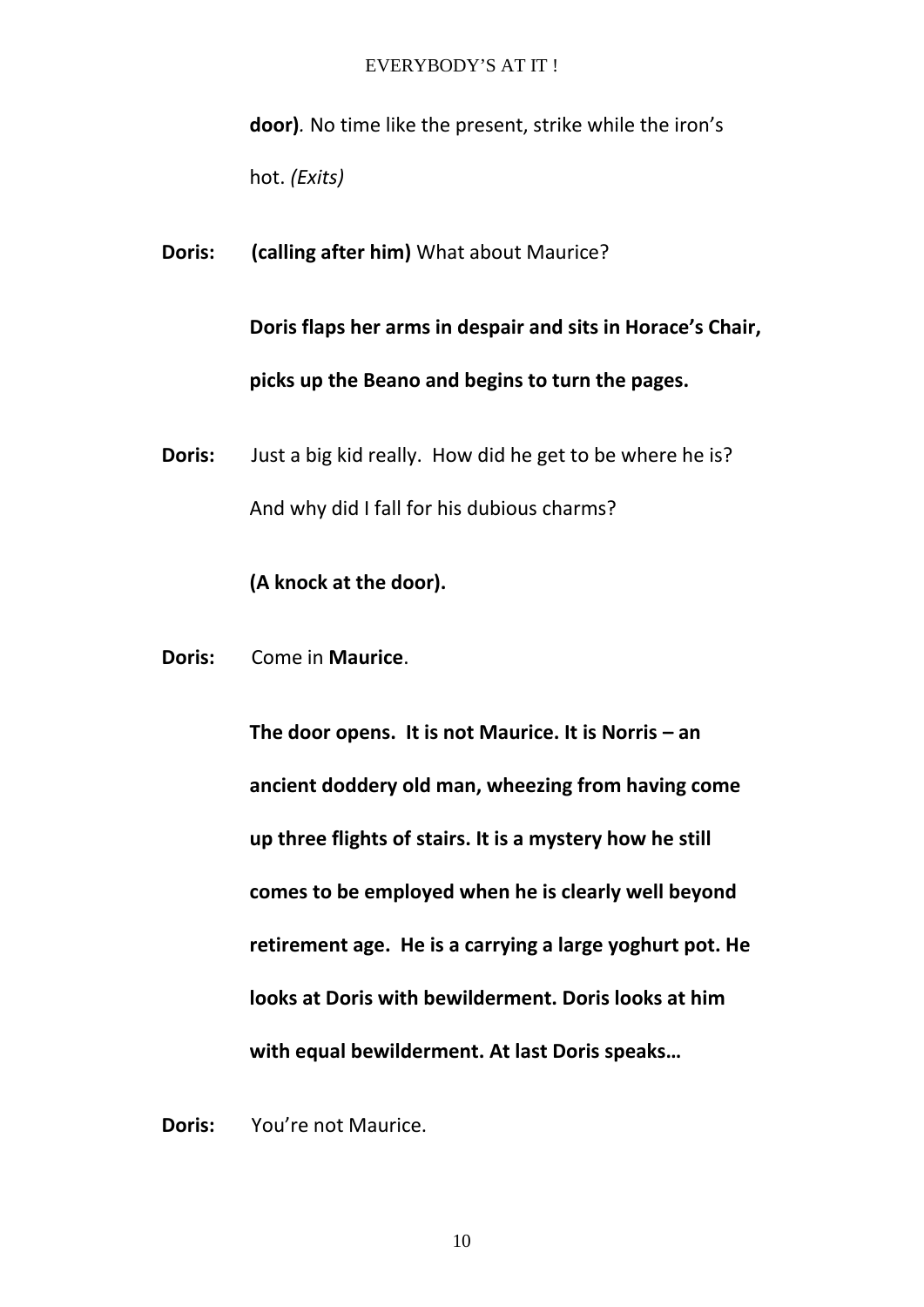- **Norris: (He thinks she has said Norris)***.* Yes, but you're not Mr Horace.
- **Doris:** I'm Doris. Mr Horace, er, Mr Dooley is not here at the moment. I thought you were Maurice.
- **Norris:** Norris. That's right.
- **Doris:** Have you seen Maurice?

# **(Norris is even more confused).**

- **Norris:** Only in the mirror this morning. Does my hair need combing?
- **Doris:** I mean Maurice from Accounts.
- **Norris:** Oh, is there another Norris? In Accounts? I never knew that. I'm Norris from Quality Control. Mr Horace said I should produce a sample. I've got it here in this pot.
- **Doris:** Erm…**(Confused)** Are you here for a health check? This is not the place…er .. Norris?
- **Norris:** Yes that's right. Boris Norris to see Mr Horace….. with a sample.